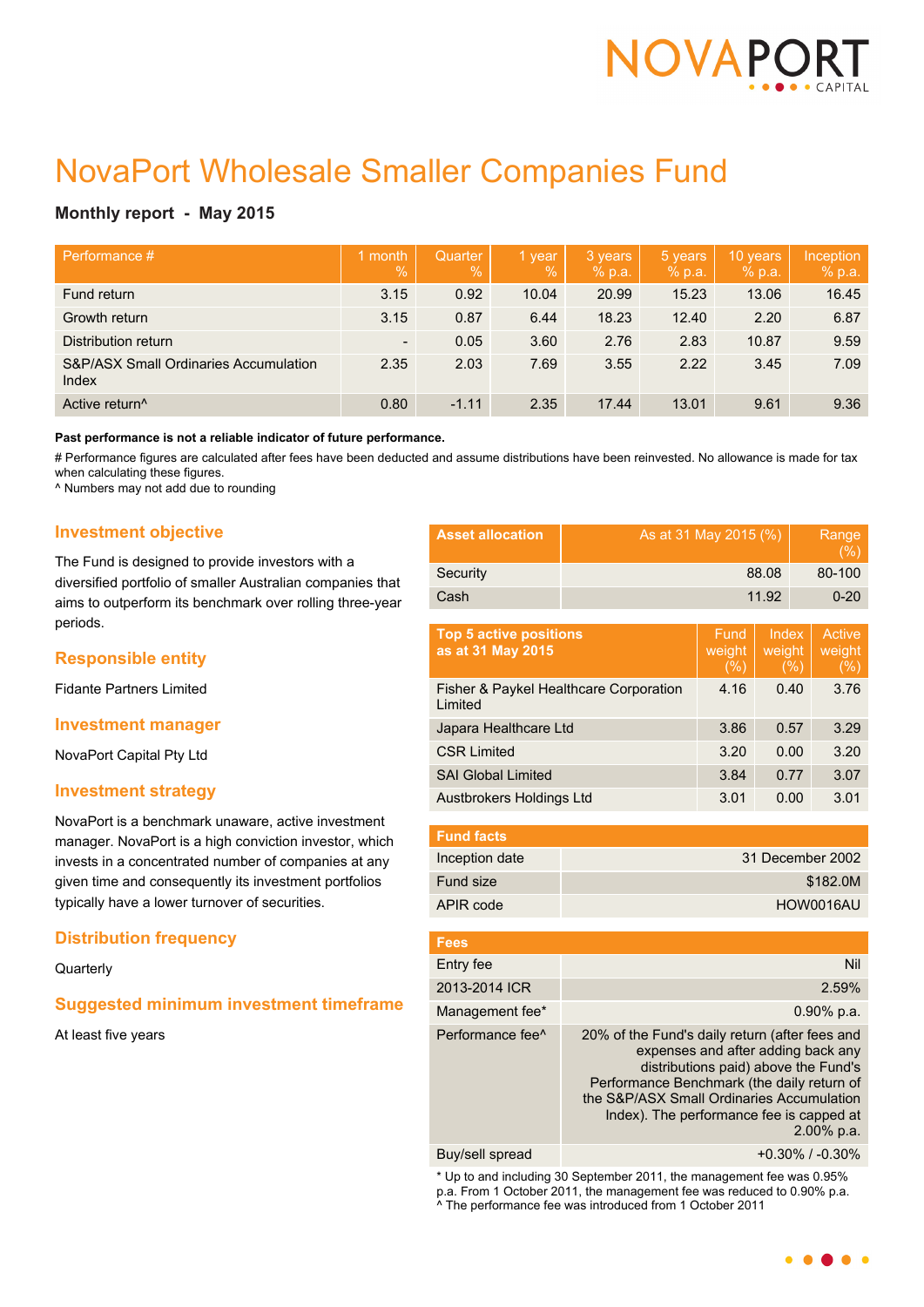## **Sector exposure as at 31 May 2015**



## **Market overview**

The Small Ordinaries Accumulation Index finished up 2.35% over May to bring the calendar year to date performance to 11.64%. The month saw small industrials climb 2.63% while the miners were up 0.93%.

Of the key contributors by sector, the Healthcare segment was up a solid 6.7%. Sirtex Medical was a major driver with its shares up 25.6% over the month on the release of clinical trial results validating its status as a liver cancer treatment solution that has the potential to become a first line treatment option. Such an outcome would significantly boost the company's global market opportunity.

On the macro front, investors continue to wrestle with conflicting signals regarding the state of the local and global economies and their potential impact on rates settings. Private capex figures released in May point to a slower economy lacking confidence. However, some consumer indicators, such as retail spend and housing activity, as well as a decline in corporate downgrades compared to previous years suggests the economy is in better shape.

Meanwhile, internationally the US economy continues to show signs of some growth with some of the resultant positive sentiment offset by an expectation of interest rate rises occurring sooner than expected as the post QE program of rates normalisation begins.

# **Fund performance summary**

The S&P/ASX Small Ordinaries Accumulation Index returned +2.35% for May. The fund outperformed the market and delivered a +3.15% return over May.

# **Performance of key securities**

#### **Key contributors**

| Security name                 | Sector             | Active weight %   Value added % |      |
|-------------------------------|--------------------|---------------------------------|------|
| <b>CSR Limited</b>            | Industrials        | 3.20                            | 0.37 |
| <b>Sirtex Medical Limited</b> | <b>Health Care</b> | 2.03                            | 0.36 |
| Sirius Resources NL           | <b>Materials</b>   | 1.46                            | 0.32 |

#### **CSR Limited**

CSR delivered a strong result during May, catching some forecasters by surprise. The group continues to expand on margins across its building products business while the aluminium smelter remains a price taker. The asbestos product liability appears to have stabilised and is expected to remain on a gradual downward path with the passing of time. Management remain optimistic about the outlook across the portfolio with the exception of the glass businesses, which remain a turnaround situation.